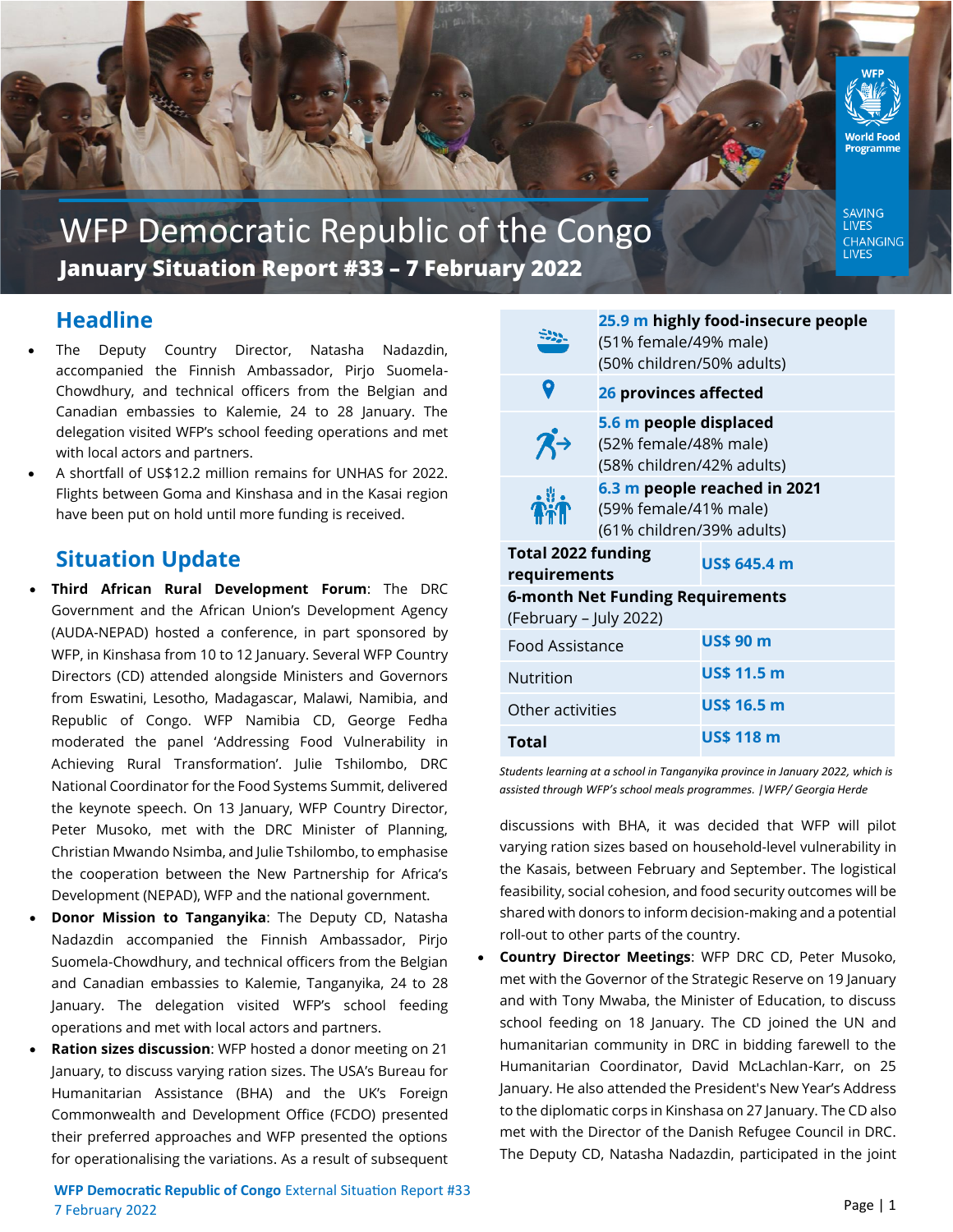annual review of the UN Cooperation Framework for Sustainable Development (UNSDCF 2020-2024), presented to Ministers, financial partners, and heads of agencies on 31 January.

## **WFP Response**

• Under the Country Strategic Plan 2021-2024, WFP continues its large-scale assistance targeting around **8.6 million** people with food and nutrition support in 2022.

#### **Food and Nutrition Assistance**

- **Overview**: WFP's January distributions began in the final week of January due to delayed arrivals of cereals and a lack of flexible cash funding received for purchasing locally. Preparations are underway across WFP offices, including registering beneficiaries for cash activities with partners and preparing in-kind distributions for the cereal which is currently arriving at WFP sub-offices in Eastern provinces from the Dar Es Salaam corridor. WFP negotiated with port authorities in Tanzania to secure priority berthing for the products which are in short supply and a mission to Dar Es Salaam is being organised to review port arrangements.
- **Tanganyika:** WFP continues its January distributions, having reached **61,100** people so far for in-kind distributions and **28,000** for malnutrition treatment activities. Cash-based preparations, such as SIM card distributions, have completed in Mitwaba and Kabalo.
- **Kasai central and Kasai oriental**: The January in-kind food distribution is on-going in Mikalayi Health Zone and **50,700** beneficiaries have been reached. Cash distributions are ongoing in Katende health zone, having reached **11,000** beneficiaries so far. Nutrition products to treat or prevent malnutrition have reached **11,000** beneficiaries so far.
- **Kasai**: WFP's distribution of in-kind assistance to **28,000** beneficiaries, ended on 5 February. An additional **9,000** were reached with Malnutrition treatments.
- **Ituri**: WFP reached about **41,000** beneficiaries with in-kind assistance so far. Shortages of cereals and delays in signing MOUs for food assistance to South Sudanese refugees means that food distributions to the 190,000 beneficiaries targeted for in-kind activities are postponed. Funds from WFP's Immediate Response Account will support cash-based operations targeting 213,000 beneficiaries in February.
- **North Kivu**: For January distributions, WFP assisted **20,000** beneficiaries affected by armed conflict in Kitshanga, Masisi territory with cash. Another **13,000** received malnutrition treatments. In-kind activities are postponed due to the

shortfall in cereals observed throughout January.

• **South Kivu**: In-kind and cash distributions for January have been postponed. As soon as cereals arrive in the warehouses, WFP plans to provide food assistance to 170,000 displaced people, returnees and vulnerable host families. In January **7,820** people were reached with malnutrition treatment and prevention products.

#### **Protection, Gender and Accountability to Affected**  ඦ **People**

WFP conducted two rapid protection risk assessments to inform unconditional food assistance and cash-based transfers in North Kivu and Kabalo (Tanganyika Province) respectively. WFP organised a two-day workshop on conflict sensitivity for WFP personnel in Goma, Kananga and Kalemie, facilitated by International Alert. It addressed the recommendations made in WFP's 2020 Conflict Assessment.

#### **Supply Chain**

• **Fleet**: WFP's fleet is suffering under a shortfall of spare parts in areas of Eastern DRC. Commercial trucks are being used to mitigate the impact. Some areas are not serviced by commercial companies and are only reachable by WFP trucks. Distributions to several nutrition centres may need to be postponed.

#### **Clusters and Common Services**

### **Logistics Cluster (LogCluster)**

- **COVID-19 Response**: The free logistics and common COVID-19-related services supported by Belgian funds has ended.
- **Information Management/Geographical Information Systems**: Documents and operational maps were shared through [the portal.](https://logcluster.org/ops/drc) Physical access alerts were monitored and shared via [dcr-logs@logcluster.org.](mailto:dcr-logs@logcluster.org)
- **Gaps and Needs Exercise in DRC**: The final report is under review at HQ level, before dissemination.
- **Physical access**: LogCluster set up a committee to select two NGOs to implement road rehabilitation projects in South Kivu, thanks to US\$ 1 million from the humanitarian funds.

### **Food Security Cluster (FSC)**

- **Humanitarian Response Plan (HRP) 2022**: The HRP is due to be published soon, stating that in the absence of assistance, crisis- and acute-level food insecurity will persist.
- **Humanitarian Needs Overview (HNO) 2022**: The HNO has been [published,](https://www.humanitarianresponse.info/sites/www.humanitarianresponse.info/files/documents/files/hno_2022_drc_20211224vf.pdf) stating that 27 million people need assistance, of which 5.7 million are affected by displacement,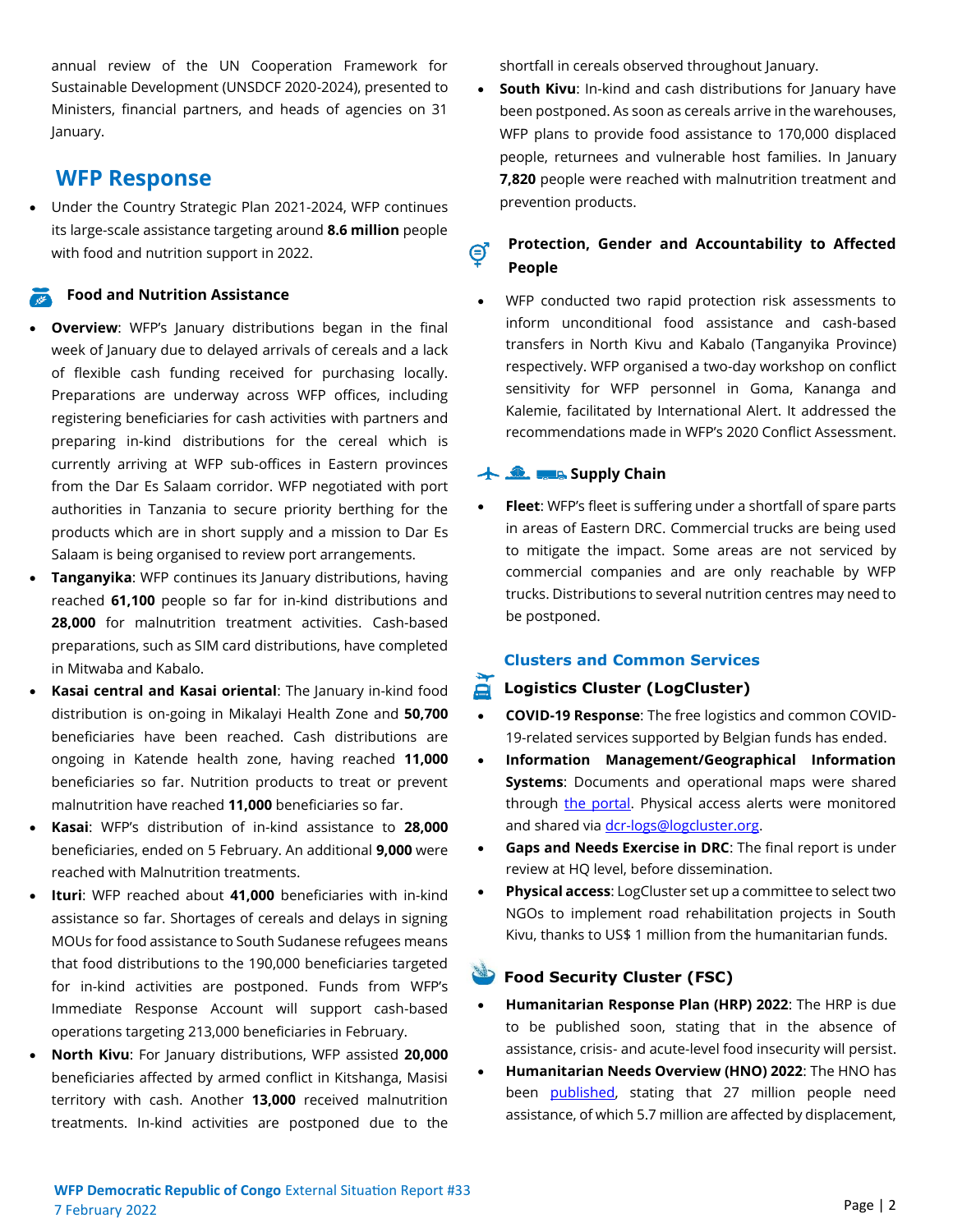13.5 million are children, 1.1 million are pregnant and lactating women and girls, and 4.1 million have disabilities.

#### **UN Humanitarian Air Service (UNHAS)**

- **Funding Shortfall**: Despite the decisions taken by the steering committee to reduce UNHAS' fleet, a shortfall of US\$12.2 million remains for 2022.
- **User Group Committee**: An ad-hoc meeting on 17 January informed users about the removal of certain UNHAS routes and destinations, effective from 1 February. This includes the route between Kinshasa and Goma and to and from the Kasai. UNHAS encouraged users to register with the Directorate-General for European Civil Protection and Humanitarian Aid Operations (ECHO) Flight for services in Tanganyika and to use commercial West-East DRC options. Funding mobilisation efforts were addressed, and users were requested to advocate at their level.
- In January, UNHAS and ECHO Flight project, managed by WFP/UNHAS, transported **4,019** passengers and **41 MT** of essential light cargo.
- **Evacuations**: UNHAS conducted **11** medical evacuations out of Roe, Walikale, Libenge, Ramba and Kalemie.
- UNHAS is facilitating rotations on the Bunia-Roe axis on Fridays and Saturdays in response to the crisis in Ituri.

#### **Communications**

- **Influencer nutrition message**: WFP shot an audio and video message with football player Distel Zola on the importance of a varied diet for broadcast in February.
- **Home-grown school feeding launch**: The German-funded programme was launched in Nyiragongo territory in North Kivu in the presence of local government partners, covered with photo and video footage by local media.
- **Education Day**: On 24 January, the day was marked on social media with advocacy on school feeding.
- **Story on Tshikapa runway:** Ran in English on [wfp.org](https://www.wfp.org/stories/drc-congo-airstrip-humanitarian-flights-development-economy) and was picked up by **actualite.cd**.